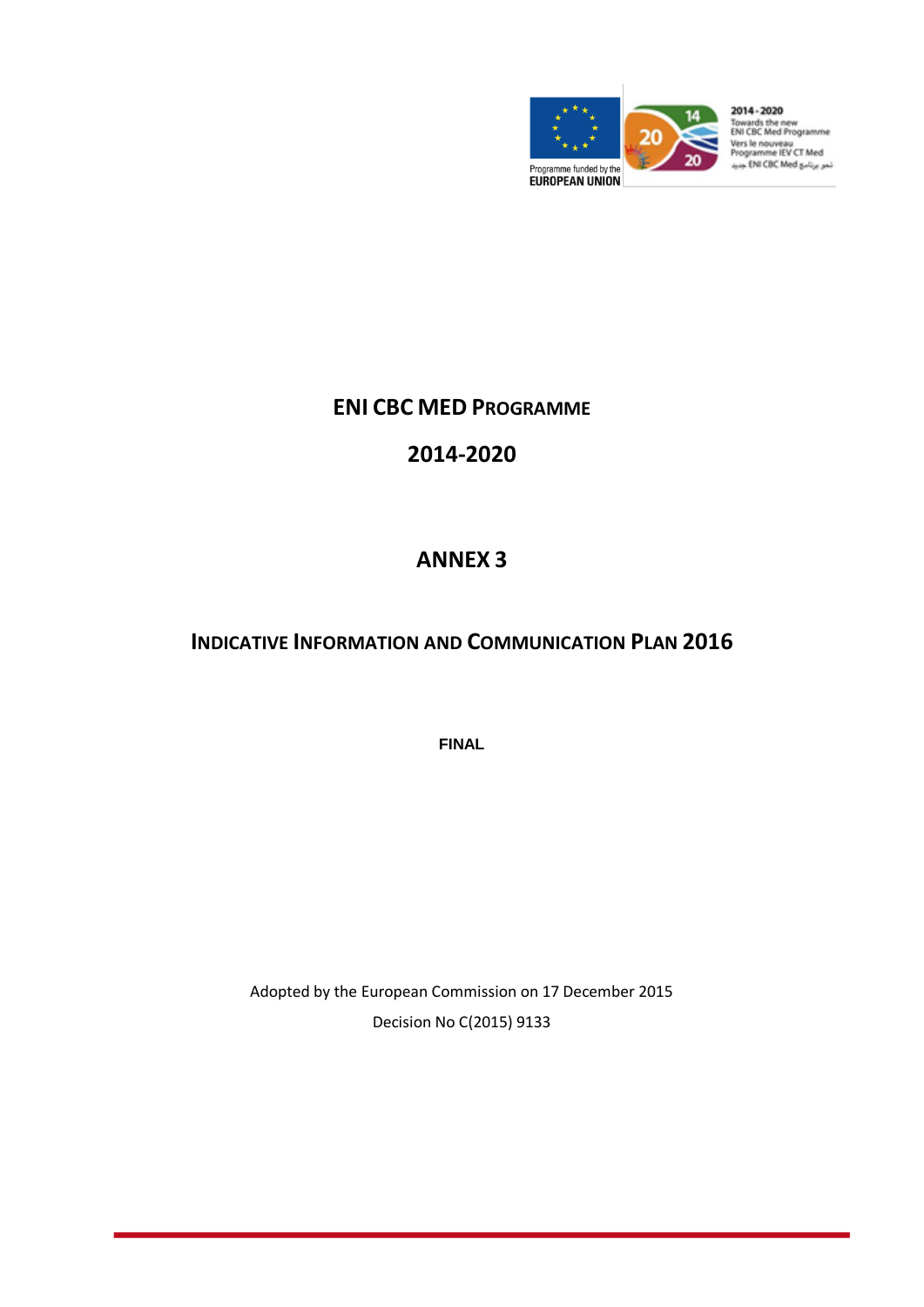## **Introduction**

According to article 4 of Commission Implementing Regulation (EU) No 897/2014 of 18 August 2014, the Joint Operational Programme shall contain a description of "*the communication strategy for the whole programme period and an indicative information and communication plan for the first year*".

This document describes the communication activities to be implemented in 2016, which corresponds to the first year of implementation of the ENI CBC Med Programme.

The information and communication plan has been designed on the basis of the lessons learned from the 2007-2013 period and of the related key challenges described in the Joint Operational Programme under paragraph 4.7.1.

The plan considers also the results of a consultation on communication issues conducted with the beneficiaries of the 95 projects funded under the ENPI CBC Med Programme. The main findings of the survey, incorporated in this plan, are linked to the following issues:

- optimization of the Programme website, in particular with reference to graphic interface and access to information;
- type of communication tools to promote the Programme and its calls;
- assistance in the preparation of project applications, including search for partner and for project idea;
- use of social media;
- development of links with EU delegations.

The basic principles of the information and communication plan will be to:

- Raise awareness let others know about the Programme, its opportunities and developments;
- Inform make sure the community of potential beneficiaries and stakeholders have an easy and quick access to a clear information;
- **Engage** get input/feedback from the community;
- **Promote** publicize the Programme, its purpose and specific identity.

As mentioned in the Joint Operational Programme, the communication strategy for the whole prgramming period is based on three general objectives which are connected with different phases of the Programme's implementation.

During the first year, the information and communication plan will address only the first two general objectives, since year 2016 will be marked by the launch of the first call for proposals. The widest possible dissemination of the call, as well as the capacity building of potential beneficiaries, will be the main focuses of the communication activities to be implemented. In addition, starting a new Programme means producing a renewed set of information material and updated website: this will be the second focus for the first year of communication activities.

Finally, the Managing Authority, in collaboration with the other bodies involved in the implementation of the communication strategy, will seek to raise the awareness of media/press, local and national institutions, EU delegations and other concerned stakeholders.The indicative budget of this Information and Communication Plan is € 305.000. It is based on costs incurred for similar activities under the 2007- 2013 ENPI CBC Med Programme.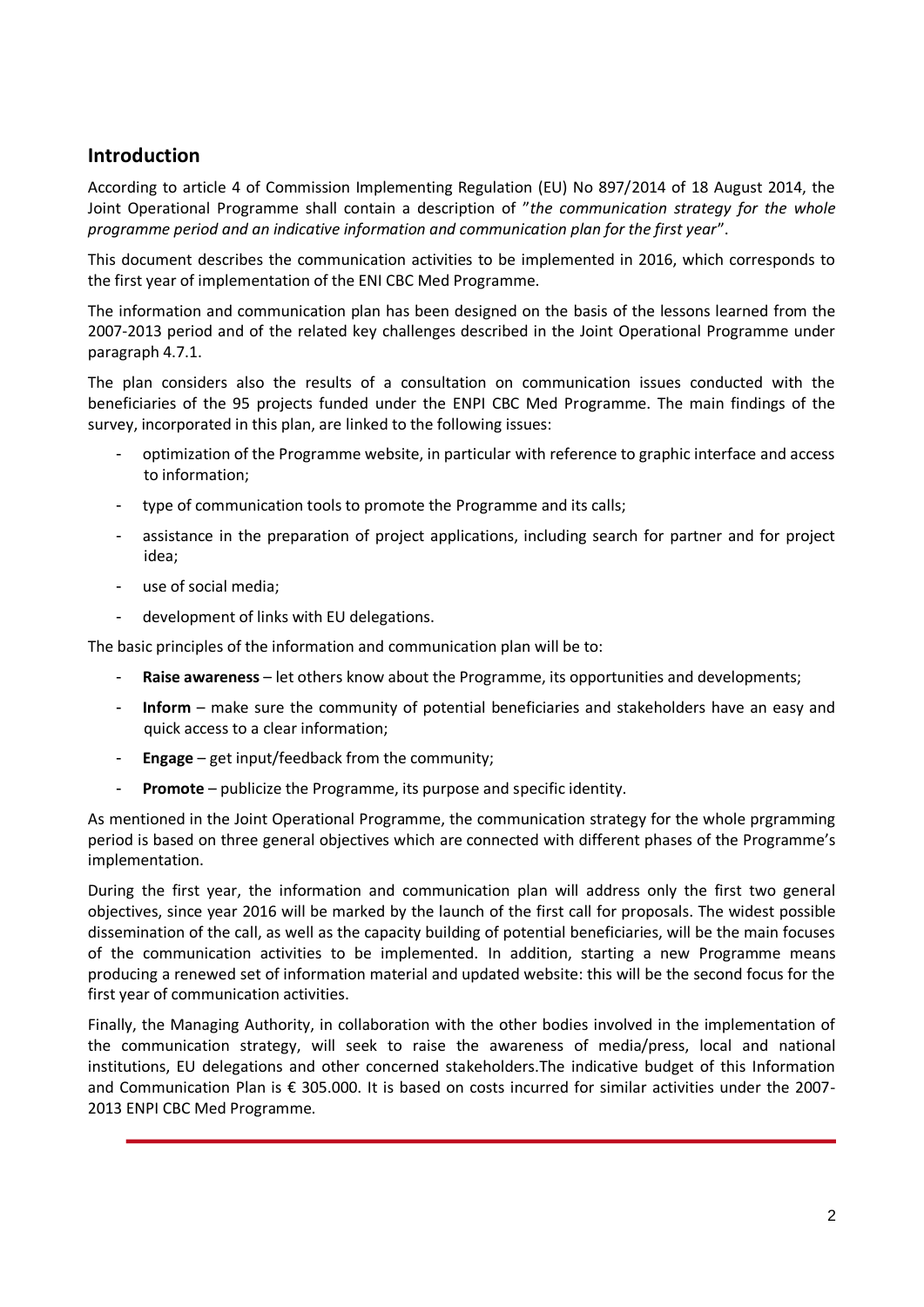## **Strategy**

**Objective 1 - Raise awareness of potential beneficiaries and the public on both shores of the Mediterranean about the aims and opportunities of the Programme and involve all of them in its promotion**

| <b>Specific objectives</b>                  | <b>Actions</b>                                                                                                                                                                                               |
|---------------------------------------------|--------------------------------------------------------------------------------------------------------------------------------------------------------------------------------------------------------------|
| 1.1<br>Launch<br>the<br>new<br>Programme    | 1.1.1 Organisation of a launching conference                                                                                                                                                                 |
| 1.2 Promote the first call for<br>proposals | 1.2.1 Organisation of informative events<br>1.2.2 Production of dissemination material<br>1.2.3 Promotion of the call for proposals in media<br>1.2.4 Design of a dedicated section on the Programme website |

**Objective 2 - Ensure adequate visibility of the Programme and of the cooperation between the European Union and Partner Countries in the Mediterranean area**

| <b>Specific objectives</b>                                          | <b>Actions</b>                                                                                                                                                                                                         |
|---------------------------------------------------------------------|------------------------------------------------------------------------------------------------------------------------------------------------------------------------------------------------------------------------|
| 2.1<br>Ensure<br>Programme<br>visibility in the cooperation<br>area | 2.1.1 Development and management of the Programme website<br>2.1.2 Management and updating of social media<br>2.1.3 Production and dissemination of a communication kit<br>2.1.4 Drafting and diffusion of newsletters |
| 2.2 Enhance relations with<br>institutions and the media            | 2.2.1 Participation in external events<br>2.2.2 Creation/reinforcement of links with EU delegations<br>2.2.3 Organisation of a media campaign                                                                          |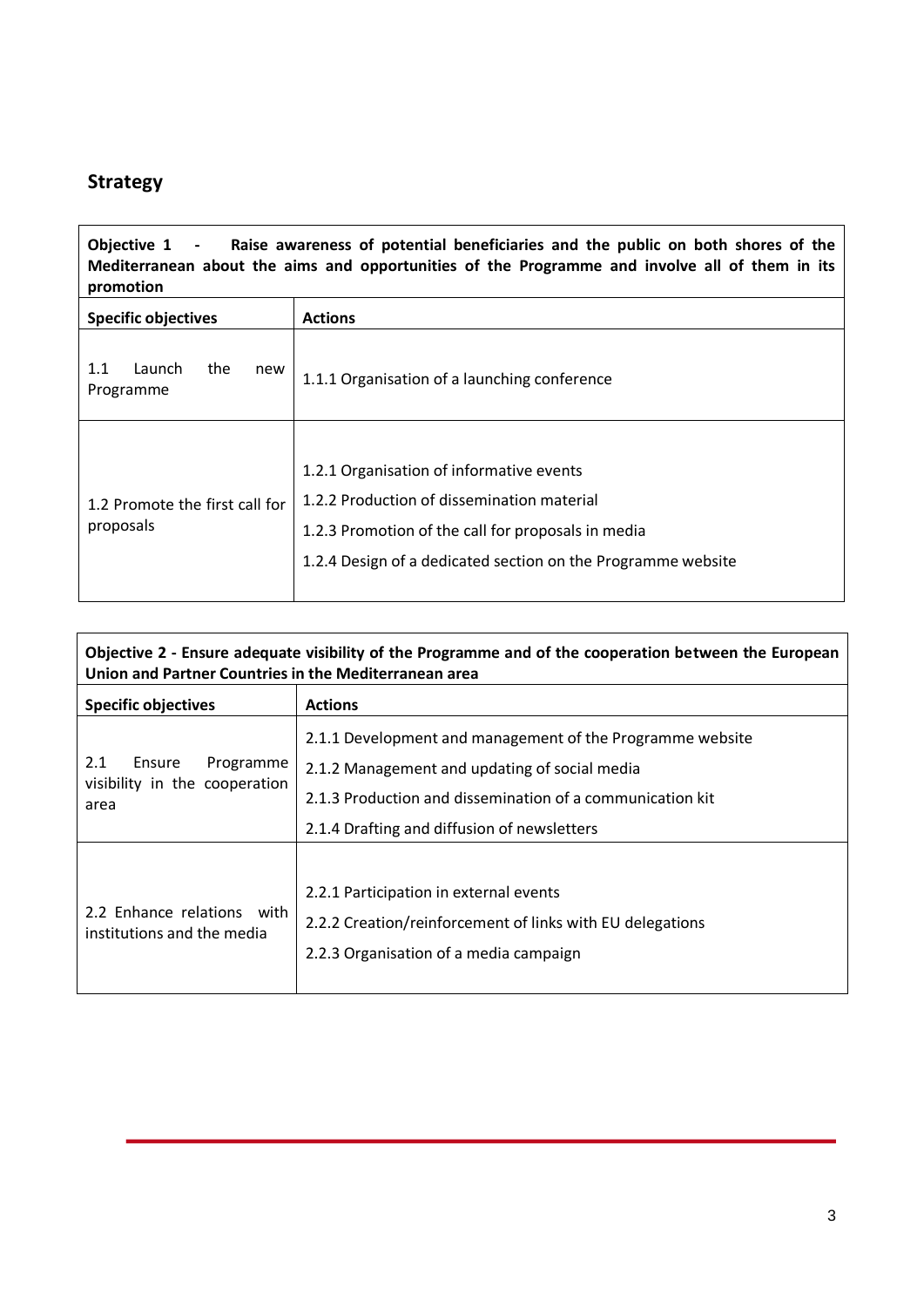## **Detailed communication actions and activities**

## **Specific objective 1.1 Launch the new Programme**

## **Action 1.1.1 Organisation of a launching conference**

**Description:** in order to celebrate the start of the new Programme, the MA will organise a launching conference. The event will be the occasion to present in details the new setting of the Programme, the thematic objectives and the priorities and to discuss with stakeholders on their expectations for the 2014- 2020 period. Ideally, and depending on the calendar, the MA will seek to organize the event in conjunction with the publication of the first call for proposals.

#### **Activities**

- Identification of location and date of the event in collaboration with national delegations.
- Drafting of the agenda.
- Organization of media coverage.
- Promotion of events through the Programme website, mailing lists, social media, EU delegations, NCPs, local media.

#### **Bodies responsible for the implementation:** MA

#### **Bodies involved in the implementation:** BOs, JMC, NCPs and JTS.

**Target groups:** potential beneficiaries, public authorities, decision makers, general public.

#### **Indicators**

- Number of participants in the conference.
- Nationality and profile of the participants.
- Degree of satisfaction of participants.
- Quantity and quality of press/media coverage.

**Indicative budget:** € 130.000 (cost calculated for one day conference for at least 600 participants)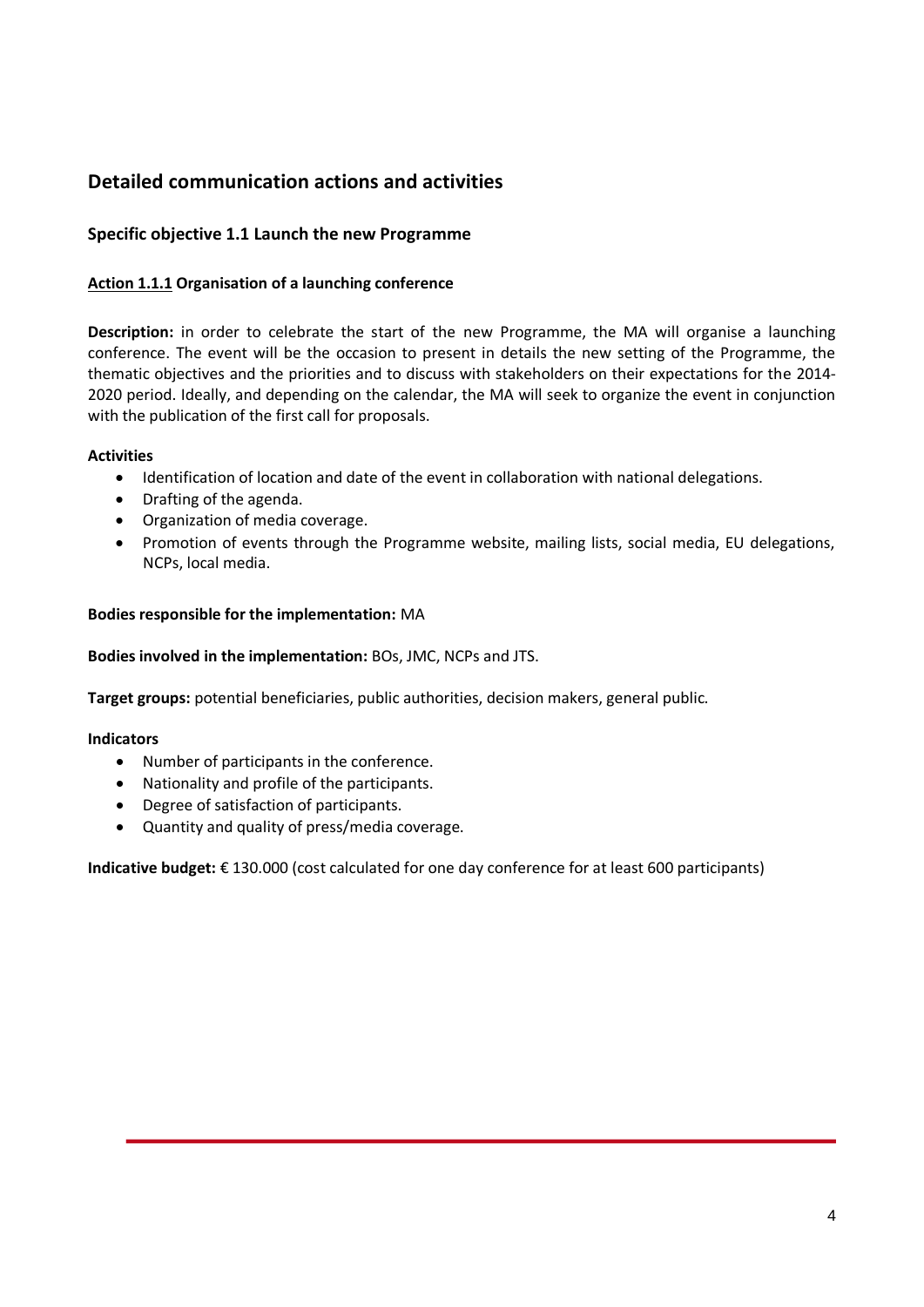## **Specific objective 1.2 Promote the first call for proposals**

## **Action 1.2.1 Organisation of informative events**

**Description:** the publication of the first call for proposals will be supported by a series of info days to take place in each country participating in the Programme. These events, to be organised by the Branch Offices in collaboration with the MA and NCPs, will constitute the core activities of the campaign related to the promotion of the first call for proposals. Events will be designed in a way to the deliver clear information to participants, allowing at the same time opportunities for questions, thematic networking and search for partners. Online streaming, depending on cost and availability, could be envisaged.

## **Activities**

- Identification of location and date of each event in collaboration with national delegations.
- Drafting of the agenda.
- Promotion of events through the Programme website, mailing lists, social media, EU delegations, NCPs, local media.
- After the events, creation of a FAQ section on the Programme's website.

## **Bodies responsible for the implementation:** BOs

## **Bodies involved in the implementation:** MA, JMC, NCPs and JTS.

**Target groups:** potential beneficiaries, public authorities, decision makers.

#### **Indicators**

- Number of participants in the events.
- Nationality and profile of the participants.
- Degree of satisfaction of participants.
- Press/media coverage of the events.

**Indicative budget:** € 105.000 (cost calculated for 14 events)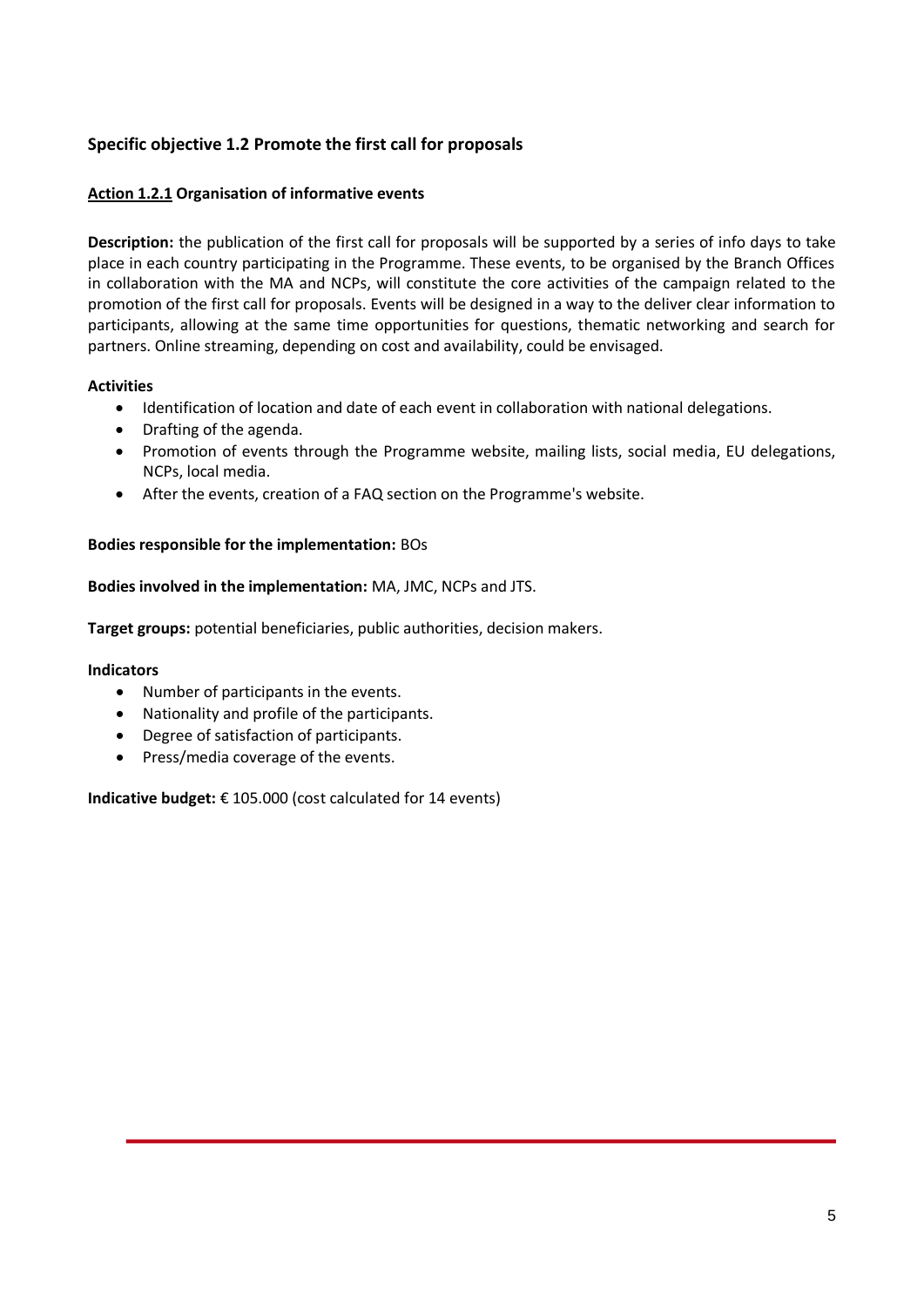## **Action 1.2.2 Production and dissemination of material**

**Description:** together with informative events, the production of material will support the dissemination and understanding of the call for proposals' objectives and rules . In addition to a synthesis flyer (priorities, budget, geographical eligibility, application procedure, etc.), other type of material will be considered for production in order to foster quality applications: among others, fact sheets, short guides and online tutorials on specific issues of the calls for proposals (geographical eligibility, partnership composition, type of eligible activities, etc.), examples of successful projects.

#### **Activities**

- Design and drafting of material.
- Translation of the material in Arabic, French and English.
- Upload on the Programme website.
- Dissemination of the material during events, through email and social media.
- Sending of copies to BOs, national delegations, NCPs, EU delegations and other interested organisations.

#### **Bodies responsible for the implementation:** MA and JTS.

#### **Bodies involved in the implementation:** BOs and NCPs.

**Target groups:** potential beneficiaries.

#### **Indicators**

Number of copies disseminated or downloaded from the website.

**Indicative budget:** € 30.000 (depending on material to be designed, printed and delivered, including development of graphic line)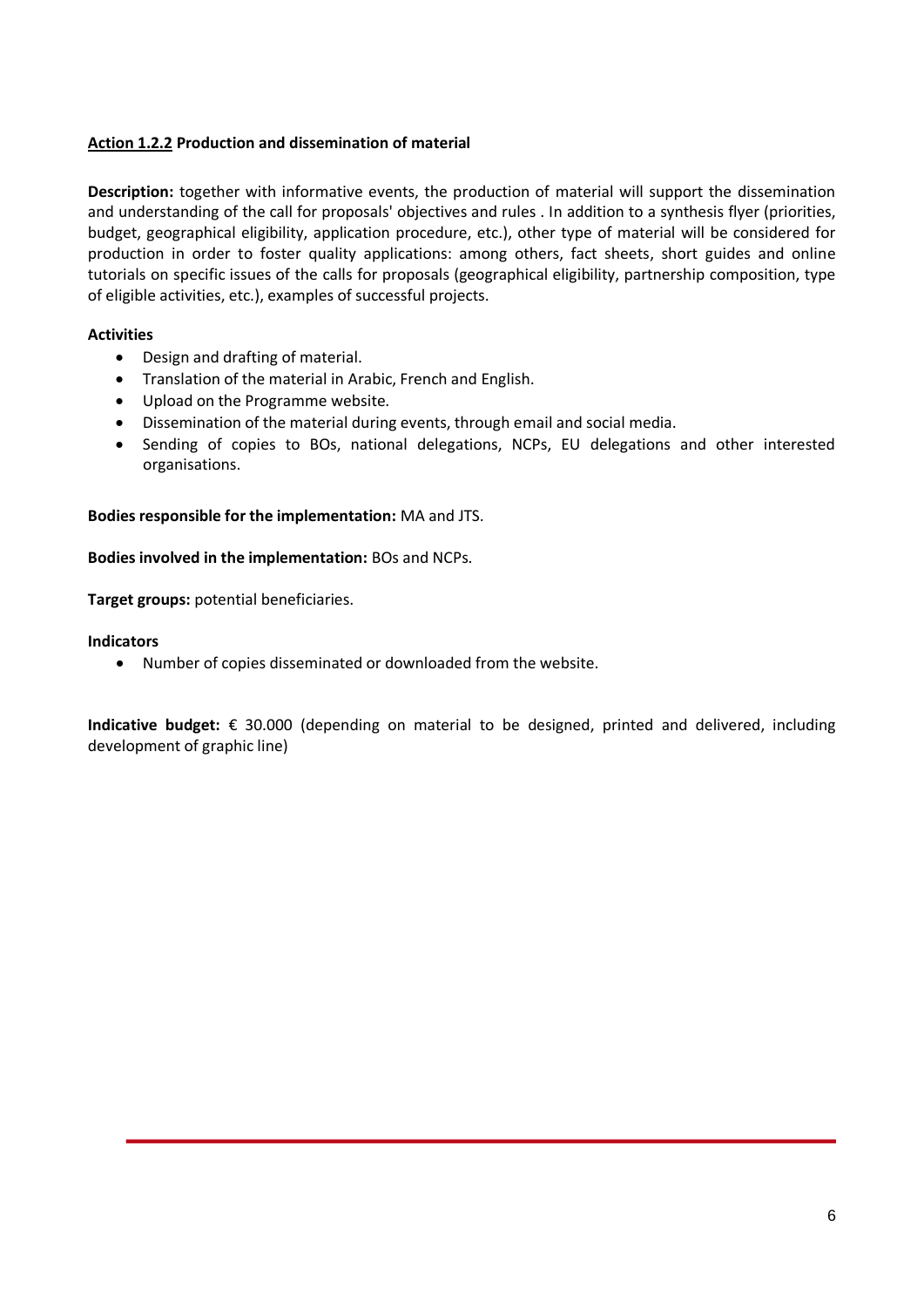## **Action 1.2.3 Promotion of the call for proposals in media**

**Description:** in order to make sure that the information related to the call for proposals is available to the widest possible audience, the MA together with the BOs will carry out a media campaign mainly through advertisements and short announcements in relevant newspapers and websites of the cooperation area. In addition, depending on costs to be incurred, short spots on TV channels and radio stations could also be envisaged. Special attention will be paid to national languages so to increase the impact of this action.

## **Activities**

- Identification of relevant media in collaboration with national delegations and NCPs.
- Preparation of advertisements/short announcements and potential spots to be broadcasted through newspapers, websites and media of the cooperation area.

#### **Bodies responsible for the implementation:** MA and BOs.

**Bodies involved in the implementation:** NCPs, JMC, JTS.

**Target groups:** potential beneficiaries, public authorities, decision makers.

#### **Indicators**

- Number of announcements related to the call disseminated via press, TV and radio.
- Number of people potentially reached.

**Indicative budget:** € 25.000 (depending on newspapers and media chosen for the call's promotion)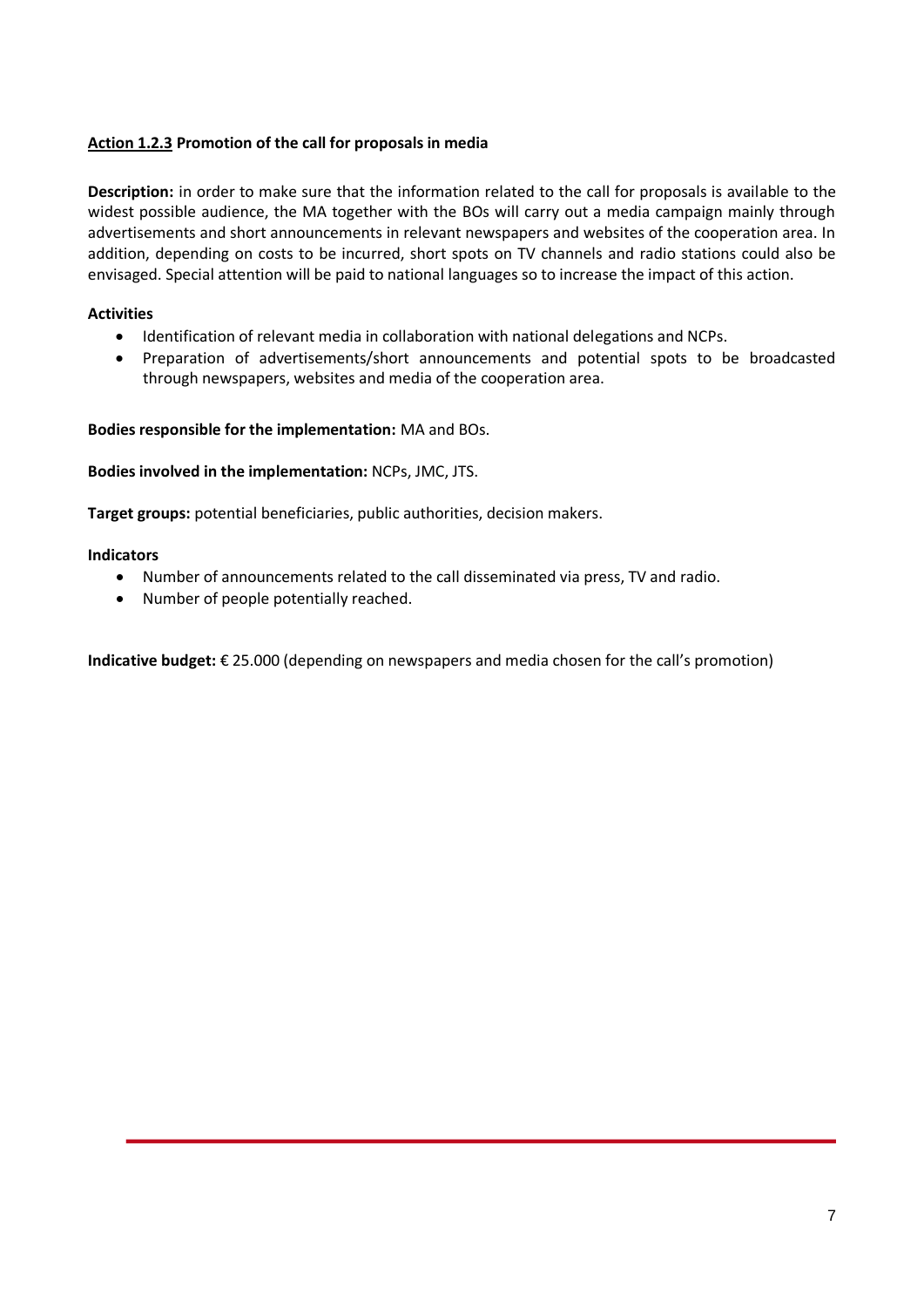## **Action 1.2.4 Design of a dedicated section on the Programme website**

**Description:** access to the information related to the call is one of the main challenges to ensure its wide dissemination and understanding. The MA will enhance the Programme website to make it the central point of attraction for anyone interested in the call for proposals. In the website, visitors will find a dedicated section containing material, information and updates about the call for proposals. The section will be updated on a regular basis in order to highlight main milestones and developments.

## **Activities**

- Design of a section of the website entirely dedicated to the call for proposals, clearly visible and accessible from the homepage. The application pack of the call will be stored in this section.
- Development, implementation and updating of the following tools:
- Questions and answers: through the website, users will have the opportunity to ask questions on the call. Answers of general interest will be published on the website according to the topics they address (partnership composition, eligible costs, documents to be submitted, etc.)
- Partners and project ideas search engine : the databases will allow interested organisations to post project ideas and find partners working in a same field of intervention.
- Fact sheets, short guides and online tutorials on specific issues of the calls for proposals (geographical eligibility, partnership composition, type of eligible activities, etc.).
- Promotion of the section during events, through social media and material produced.

**Bodies responsible for the implementation:** MA/JTS and service provider for website development and maintenance.

#### **Bodies involved in the implementation:** BOs and NCPs.

**Target groups:** project applicants.

#### **Indicators**

- Number of visits, unique visitors and pages viewed.
- Number of return visitors.
- Number of downloads of the application pack and other material related to the call.
- Geographical origin of visitors.

**Indicative budget:** € 15.000 (total cost of the website - € 120.000 - divided by 8 years of implementation)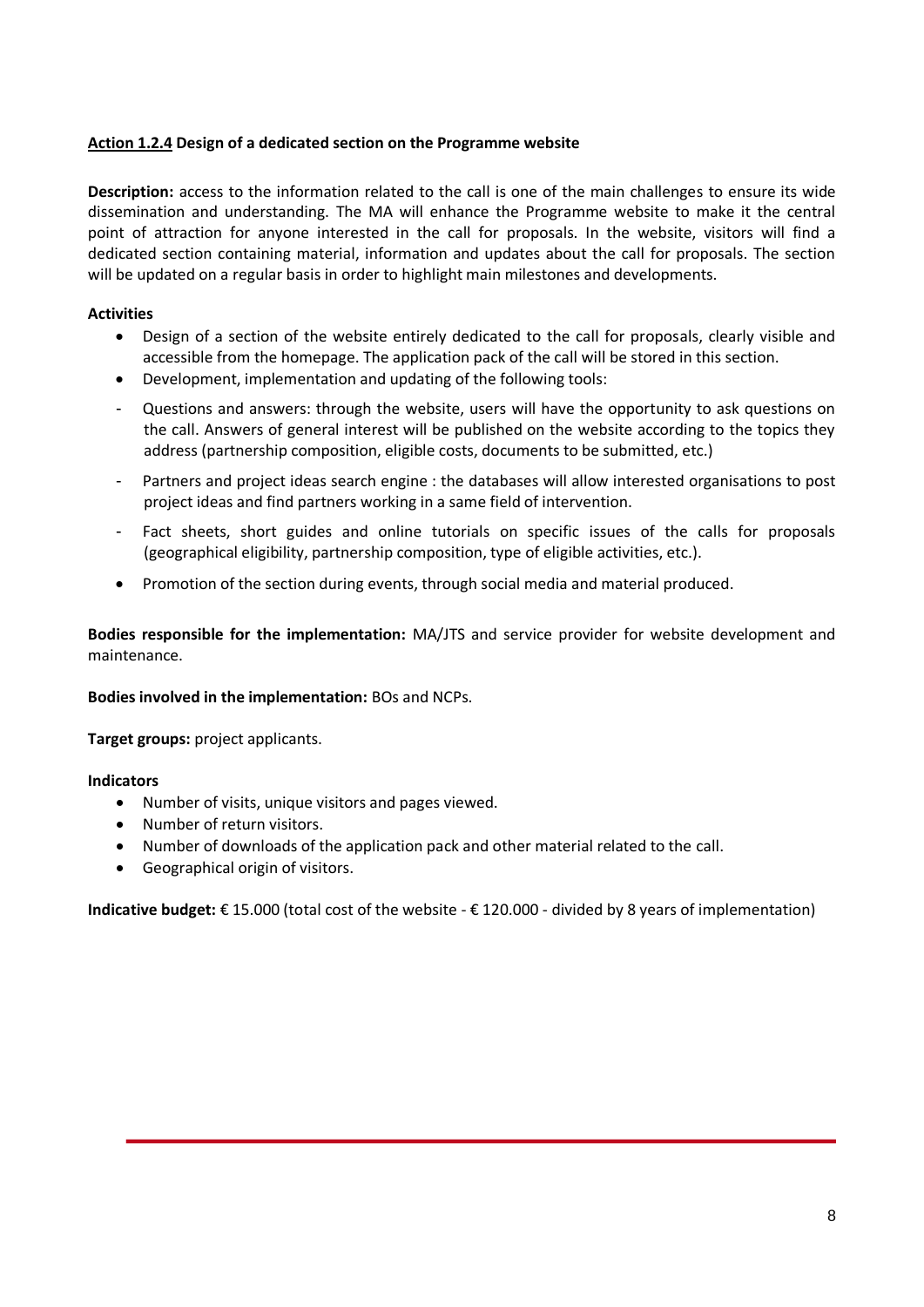## **Specific objective 2.1 Ensure Programme visibility in the cooperation area**

## **Action 2.1.1 Development and management of the Programme website**

**Description:** the website is the main information source and needs to be adapted in the framework of the new Programme. On the one hand, the website should be optimized graphically but not completely revamped. Therefore, it will be overhauled to have a new digital skin. In particular, the home page will be restructured to highlight with more space important news, stories and results. On the other hand, information on the website should be easier to find. Better accessibility will be ensured through the following improvements: news will be divided by categories (Programme, projects, events, calls for proposals, opportunities, jobs and tenders) and topics (following the priorities of the Programme); the navigation and architecture will be made more intuitive and simple, tailored to making the content itself the main actor of the new layout.

#### **Activities**

- Call for tenders to select a service provider, including terms of reference for the design, development, update and maintenance of the website.
- Selection of the service provider and development of the website in Arabic, French and English.
- Creation of mobile version of the website so to make it accessible from Smartphone and tablet.
- Definition and implementation of a web marketing strategy to increase the visibility of the website.
- Content management of the website with production of news, stories and event announcements, updates on the Programme, upload of documents.
- Promotion of the website on institutional websites of national delegations, NCPs, BOs as well as on social media.
- Monitoring of the performance of the website with reports produced through Google Analytics.

#### **Bodies responsible for the implementation:** MA

#### **Bodies involved in the implementation:** service provider and JTS.

**Target groups:** JMC, Branch Offices (BOs), National Contact Points (NCPs), potential beneficiaries, public authorities, European institutions, local and national stakeholders, large public.

#### **Indicators**

- Total number of visits, pages viewed and unique visitors.
- Geographical origin of visitors and average time spent on the website.
- Number and quality of external links to the Programme website.

**Indicative budget:** same as Action 1.2.4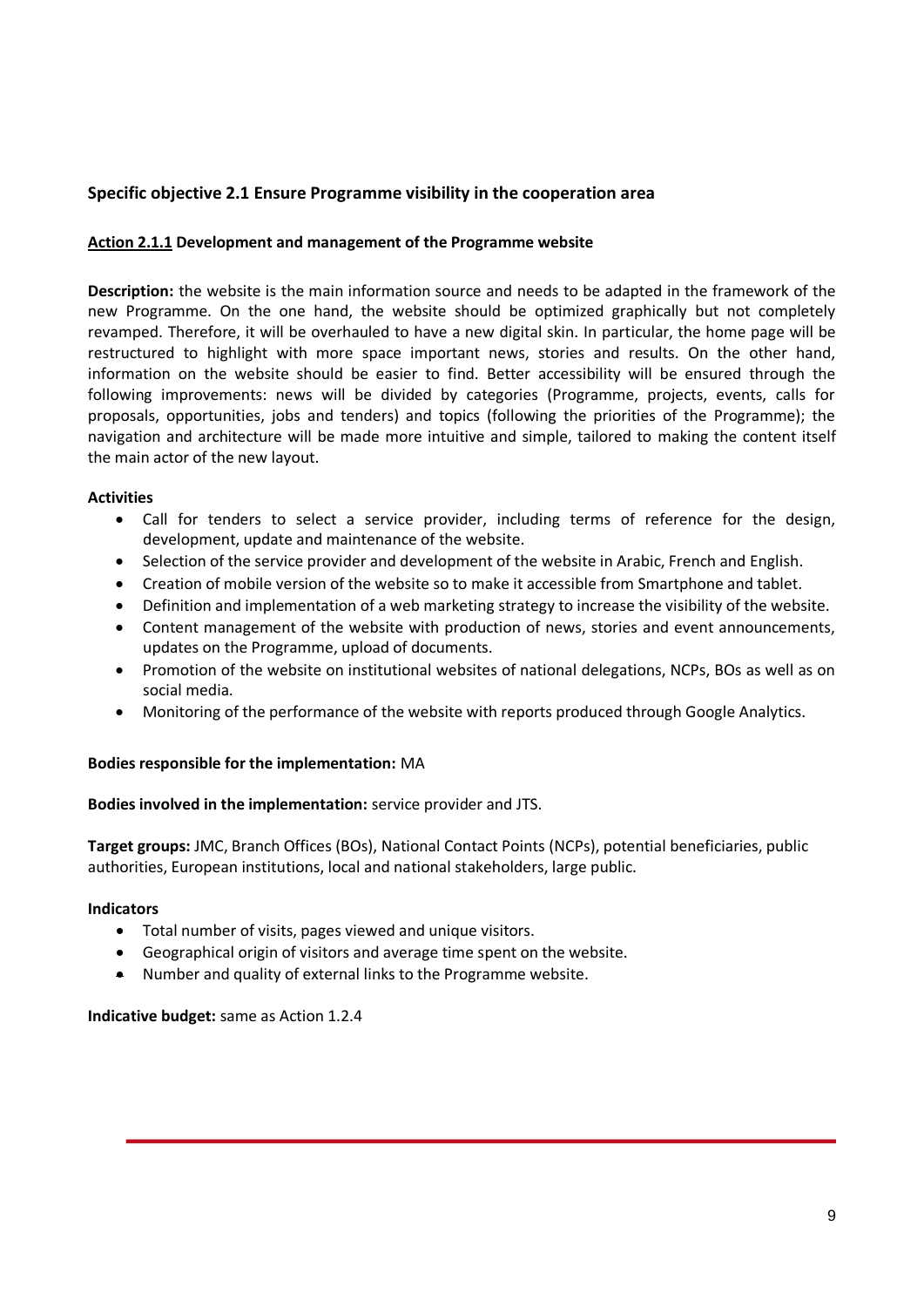## **Action 2.1.2 Management and updating of social media**

**Description:** a growing community of users and stakeholders makes the social media channels one of the most pertinent voices of the Programme. Presence and visibility on Facebook, Twitter, LinkedIn, and Youtube will be further developed in order to engage new audience and interact with the social media community.

## **Activities**

- Updating and management of already existing pages on Facebook, Twitter, LinkedIn, and Youtube.
- Promotion of social media channels.
- Regular posts to highlight events and news in Arabic, French and English.
- Identification of relevant thematic communities and influencers, and marketing to them in order to increase awareness of the Programme within the social media community.
- Monitoring of the performance of the social media channels with regular reports.
- Updating of social media strategy according to statistic and analytics.

#### **Bodies responsible for the implementation:** MA

#### **Bodies involved in the implementation:** JTS and BOs

**Target groups:** NCPs, relevant social media communities, potential beneficiaries, public authorities, European institutions, Programme stakeholders, large public.

#### **Indicators**

- Number of followers and percentage increase of followers by the end of 2016.
- Number of posts on social media.
- Reach of posts on social media (number of people reached).
- Number of Likes and retweets.
- Number of impressions and engagements.
- Number of hits to the Programme website generated by social media.

**Indicative budget:** internal work by communication staff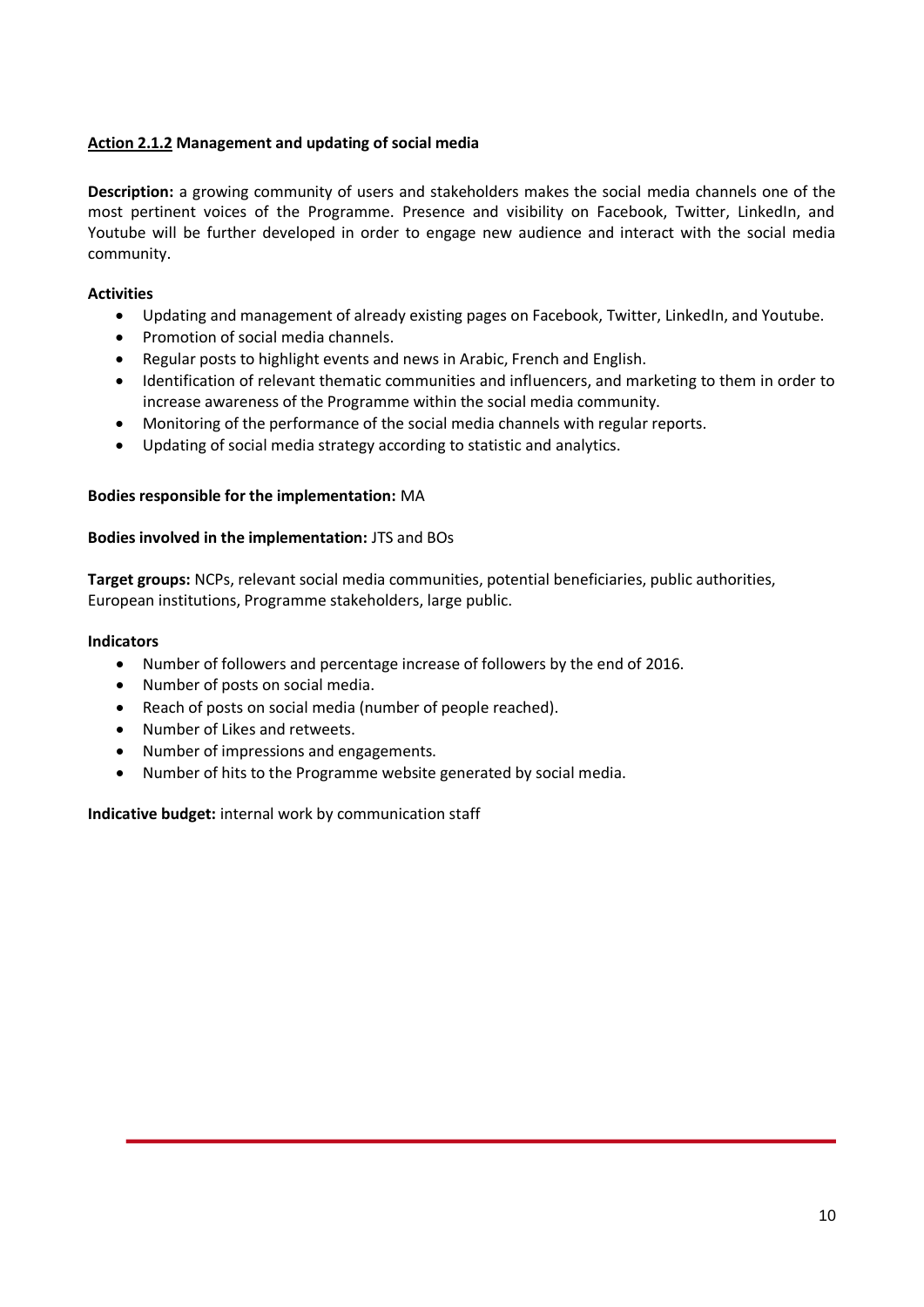## **Action 2.1.3 Production and dissemination of a communication kit**

**Description:** the objective of this action is to produce a general communication kit on the Programme to be widely disseminated during events and with the support of BOs and NCPs.

Indicatively this kit will contain the following products:

- Flyer presenting the Programme, its objectives, priorities, budget and eligible territories;
- Leaflet on Programme thematic objectives and priorities;
- Standard PowerPoint and fact sheet on the Programme.

#### **Activities**

- Elaboration of the layout and content.
- Translation of material in Arabic, French and English.
- Dissemination of the material during events, through email and social media.
- Upload on the Programme website.
- Sending of copies to BOs, national delegations, NCPs, EU delegations and other interested organisations.

#### **Bodies responsible for the implementation:** MA.

**Bodies involved in the implementation:** JTS, NCPs and BOs.

**Target groups:** EU delegations, potential beneficiaries, public authorities, decision makers.

#### **Indicators**

Number of copies disseminated or downloaded from the website.

**Indicative budget:** same as Action 1.2.2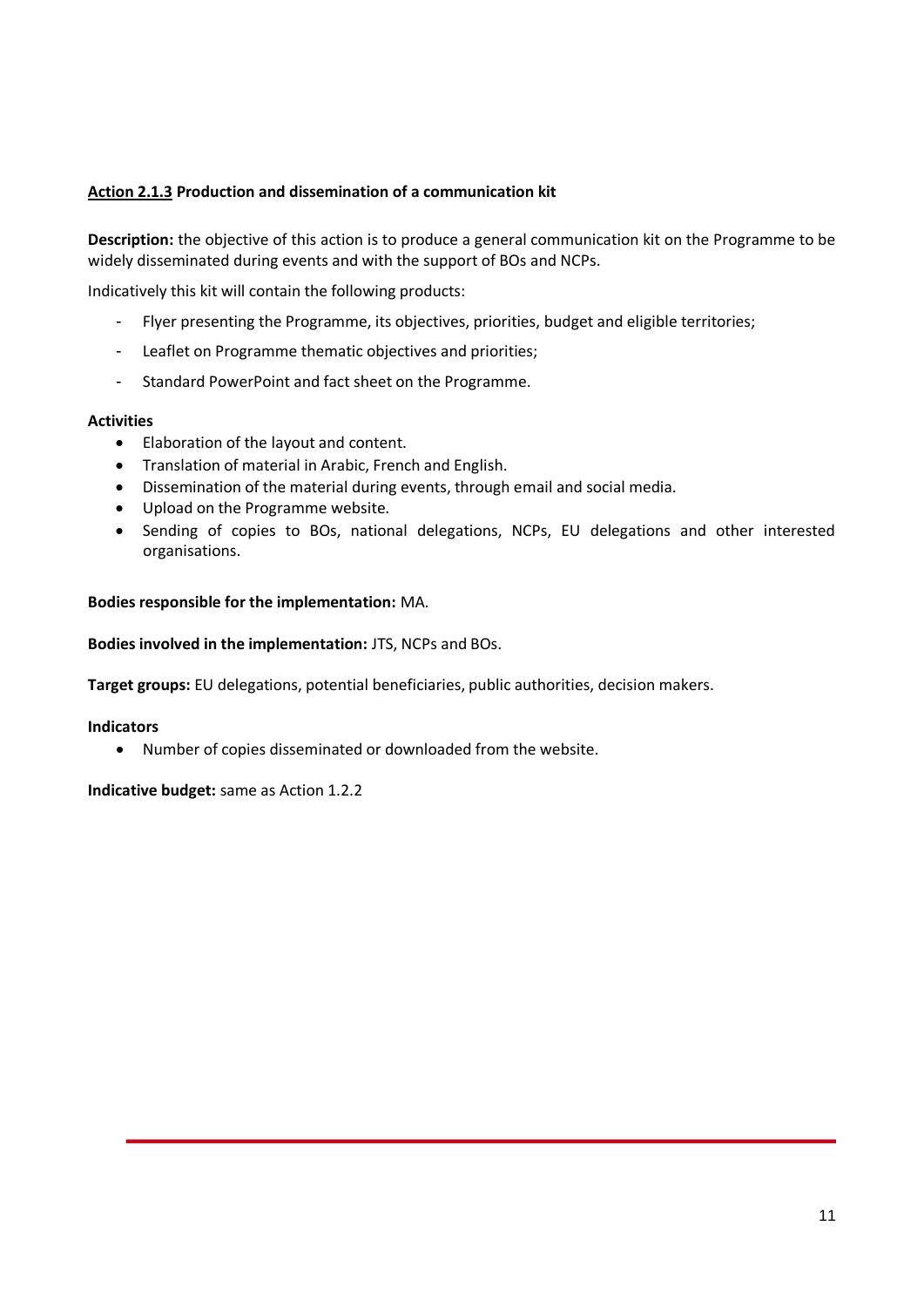## **Action 2.1.4 Drafting and diffusion of newsletters**

**Description:** the newsletter aims to inform about the life of the Programme and projects with focus on stories, activities, events, opportunities, publications, interviews, etc. The newsletter will be in electronic format and sent on a monthly basis through an e-mail distribution software.

#### **Activities**

- Creation of the e-newsletter template.
- Collection of information to prepare the content of the newsletter.
- Drafting of the content.
- Translation in Arabic, French and English.
- Promotion on the Programme website and social media.
- Analysis of the newsletter statistics in order to optimize its layout and content.

#### **Bodies responsible for the implementation:** MA

#### **Bodies involved in the implementation:** JTS and BOs

**Target groups:** potential beneficiaries, public authorities, decision makers, EU delegations, large public.

#### **Indicators**

- Number of subscribers reached by the newsletter.
- Number of subscribers opening the newsletter.
- Increase rate in new subscribers.

**Indicative budget:** € 8.000 (for graphic design of the newsletter in 3 languages and purchase of a mass mailing software)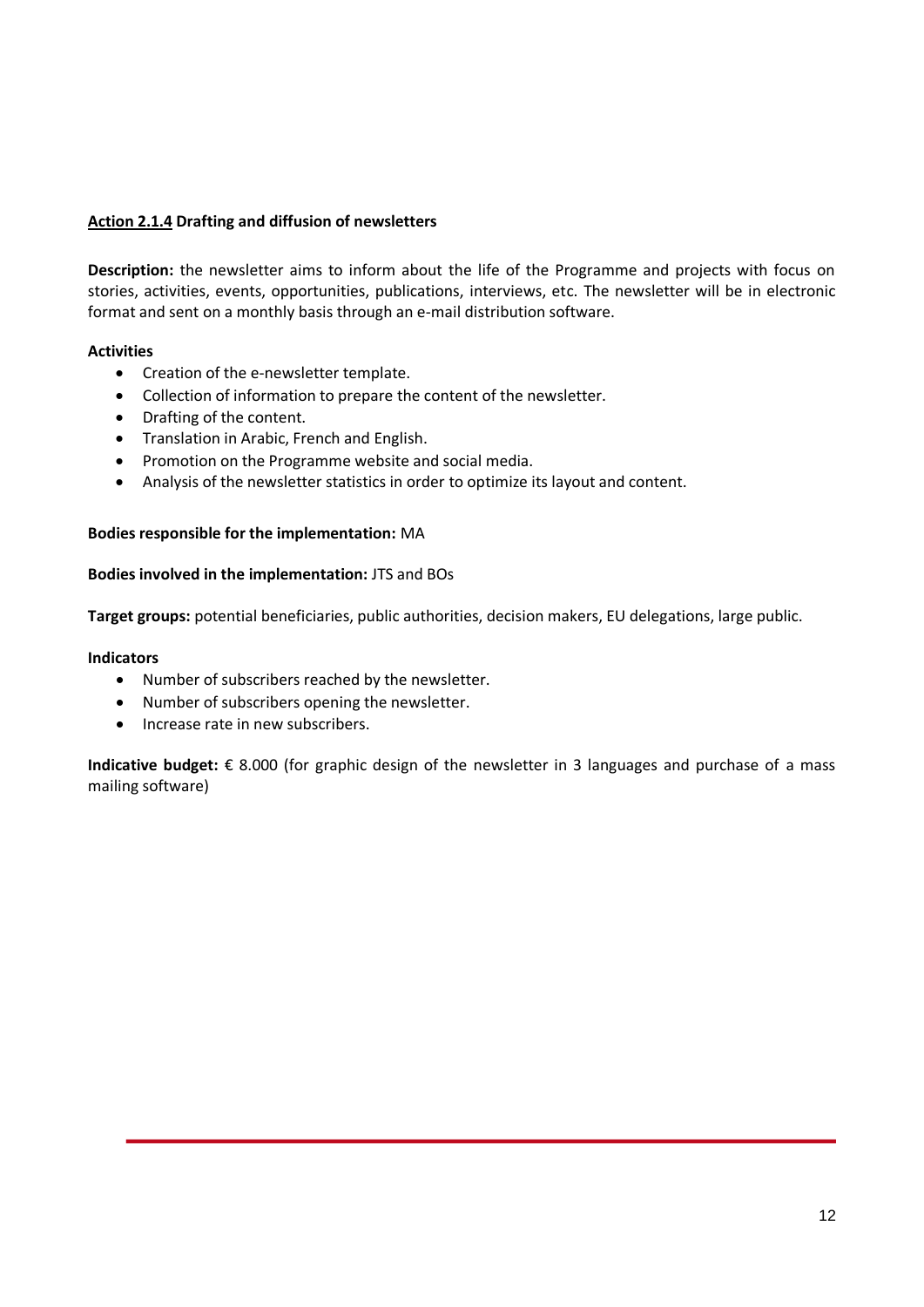## **Specific objective 2.2 Enhance relations with institutions and the media**

#### **Action 2.2.1 Participation in external events**

**Description:** throughout the year, the MA will actively look-out for policy, institutional, thematic events that are within the domain of interest of the Programme. Through this action, the MA will seek to enhance networking and relations with EU, national and local institutions in order to promote the added value of cross-border cooperation in the Mediterranean area and to highlight valuable approaches developed in the framework of the Programme. Participation in events during specific occasions such as the European Cooperation Day, Open Days in Brussels and any other identified opportunity (cooperation fairs, thematic events focusing on the issues addressed by the Programme) will be fostered.

#### **Activities**

- Identification of events/conferences which can potentially offer visibility and networking opportunities for the Programme.
- Preparation of the contribution of the Programme, including informative material.
- Valorisation of the participation of the Programme.

#### **Bodies responsible for the implementation:** MA

#### **Bodies involved in the implementation:** JTS, BOs and NCPs

**Target groups:** potential beneficiaries, public authorities, decision makers, large public.

#### **Indicators**

- Number of events attended.
- Number of participants in the events.
- Number of press/web articles on the events and tone/position.

#### **Indicative budget:** € 15.000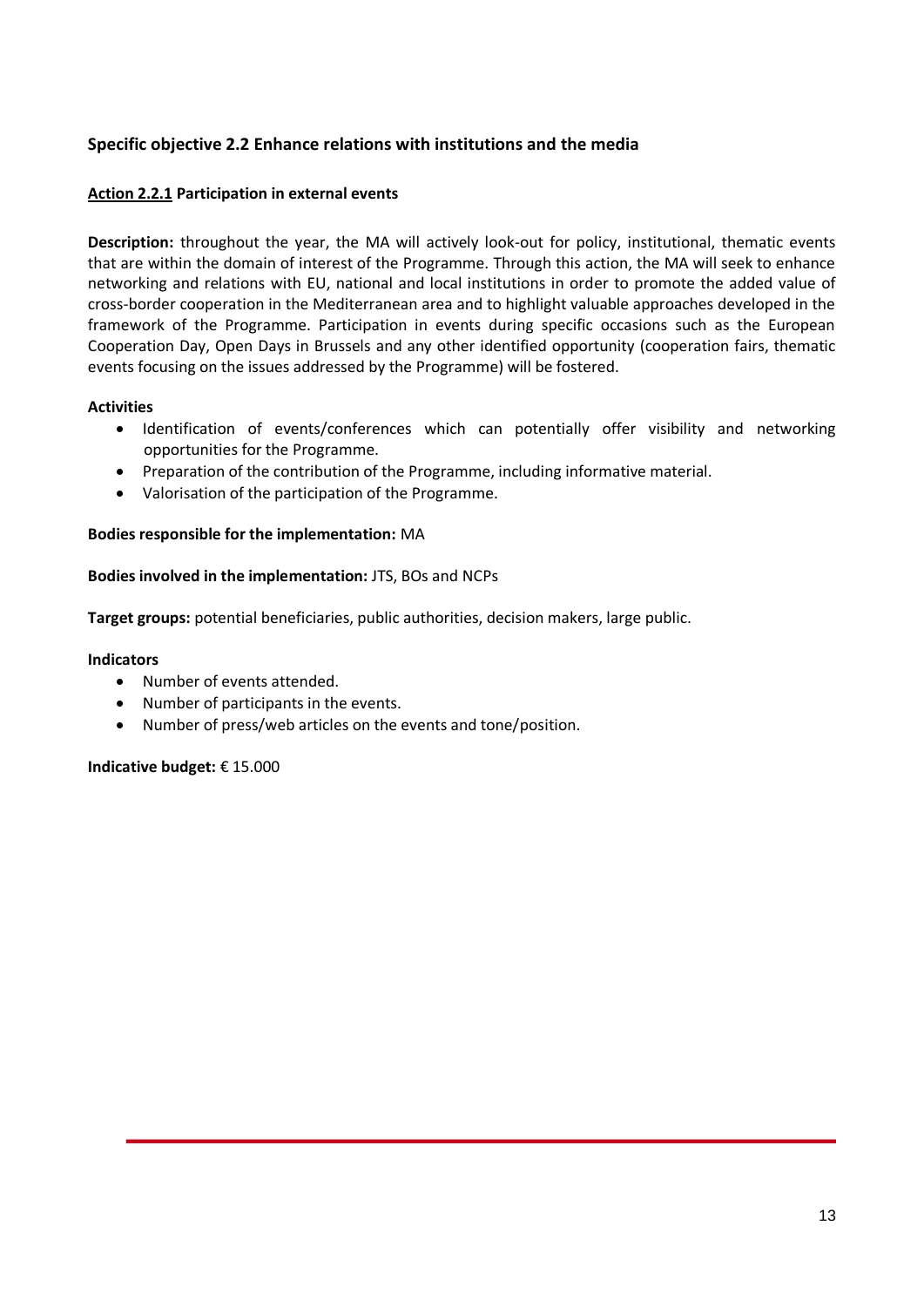## **Action 2.2.2 Creation/reinforcement of links with EU delegations**

**Description:** a set of communication activities will target EU delegations in participating countries, especially in Mediterranean Partner Countries, in order to keep them informed about the implementation of the Programme and to foster synergies with other initiatives/projects implemented by these delegations.

## **Activities**

- Building of a mailing list of staff contacts of the EU delegations of the countries participating in the Programme and identification of relevant officers.
- Contact with selected officers to make them aware of the Programme.
- Sending of the communication kit and other relevant material.
- Diffusion of targeted news/press releases to each EU delegation, especially concerning activities and events implemented in the respective participating country.
- Invitation to Programme events.

#### **Bodies responsible for the implementation:** MA

#### **Bodies involved in the implementation:** BOs and NCPs

**Target groups:** staff of EU delegations.

#### **Indicators**

- Number of contacts included in the mailing list.
- Number of communication kits sent to EU delegations.
- Number of links to the Programme website available in the website of the EU delegations.
- Number of news/articles dealing with the Programme published on the websites of the EU delegations.
- Number of EU delegations staff participating in Programme events.

**Indicative budget:** internal work by communication staff